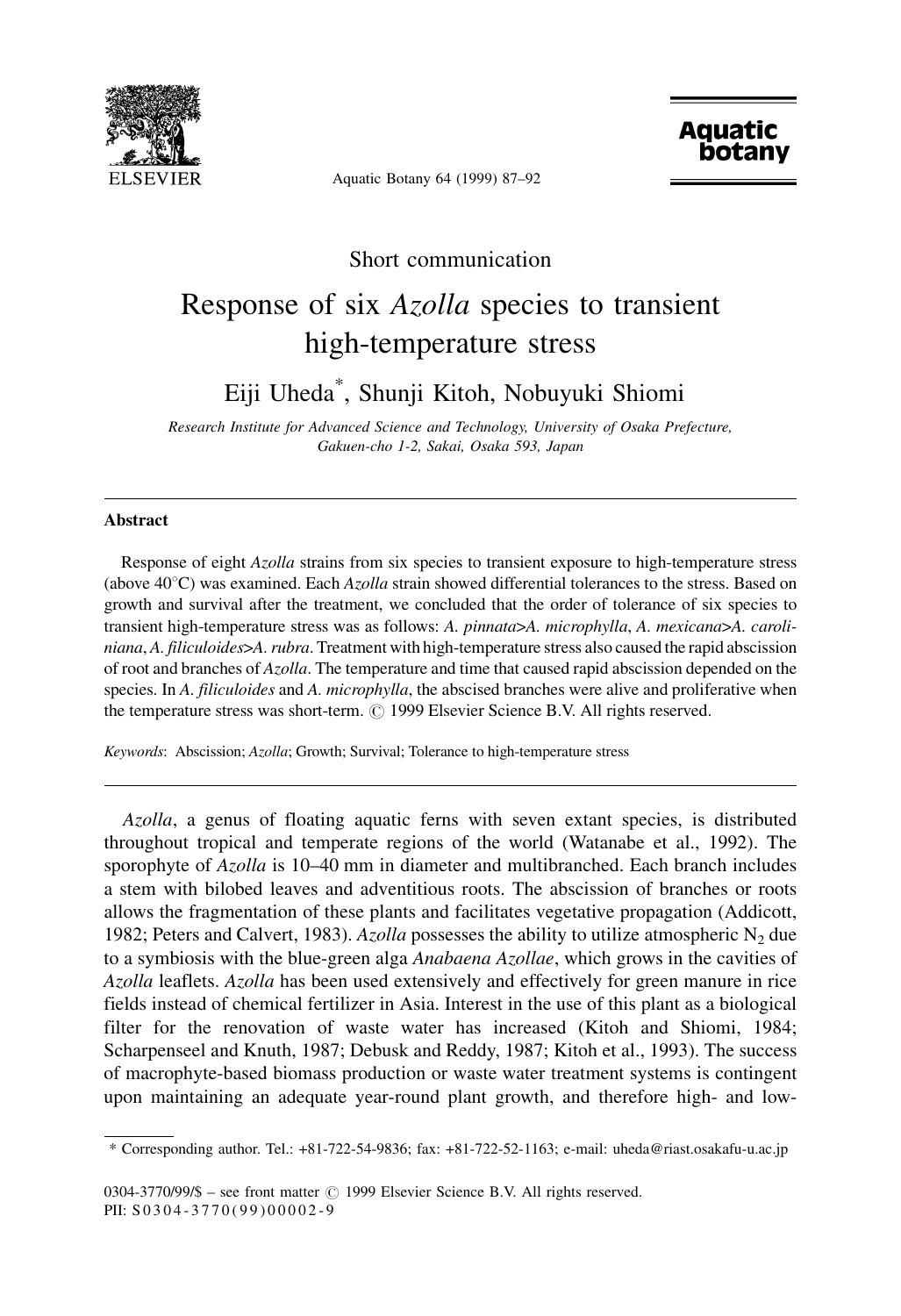temperature tolerance (especially high-temperature tolerance in tropical regions) is an important factor in the management of macrophytes in various aquaculture applications. Several groups have studied the temperature tolerance of Azolla and have concluded that mean air temperatures more than  $30-35^{\circ}$ C (varying according to species and growth conditions) often have a direct negative impact on the growth and survival of Azolla (Peters et al., 1980; Tung and Watanabe, 1983; Watanabe and Berja, 1983; Debusk and Reddy, 1987). The temperature in some regions can fluctuate widely over the course of one day. In addition, it is estimated that in Japan, the temperature of water in ponds or pools in which Azolla lives temporarily exceeds  $40^{\circ}$ C in the noon heat in summer, particularly in ponds or pools that are small and shallow. Further information about the effects of high temperature within a short term, as well as mean temperature, on the growth and survival of Azolla is thus needed for the year-round management of this plant. In this paper we present results of experiments on the effects of transient hightemperature stress (above  $40^{\circ}$ C) on eight *Azolla* strains from six species.

A. microphylla 4018, A. microphylla 4021, A. mexicana 2503, A. caroliniana 3017 and A. pinnata var. pinnata 7002 were transplanted from IRRI (International Rice Research Institute) (Watanabe et al., 1992). A. filiculoides 1090, A. rubra Obaru and A. pinnata var. imbricata were collected from Japan. All Azolla strains were maintained in a growth cabinet. The details of the composition of the culture medium (Uheda, 1986) and plant growth condition (Uheda et al., 1995a) have been described previously. For the determination of growth after treatment with high-temperature stress, plantlets of Azolla (0.5 g) were rinsed with distilled water and transferred to an Erlenmeyer flask (volume, 550 ml) that contained 140 ml of the culture medium for Azolla (Uheda, 1986). The culture medium was maintained at various temperatures by immersing the flasks in water at desired temperatures. Flasks were irradiated using fluorescent lamps (60 µmol m<sup>-2</sup> s<sup>-1</sup> at plant level) and incubated with gentle shaking at 80 rpm. After 30, 60 and 120 min, plant materials were transferred to a tray that contained fresh culture medium and cultured for 10 days under a 16 h light/8 h dark cycle at  $24^{\circ}$ C. The plants were illuminated by fluorescent lamps and tungsten lamps (90  $\mu$ mol m<sup>-2</sup> s<sup>-1</sup> at plant level). The culture medium was changed every four days. The fresh weight of harvested plants was measured after they had been blotted dry. For the determination of survival, a plantlet of Azolla was transferred to an Erlenmeyer flask (volume, 140 ml) that contained 40 ml of the culture medium and treated with temperature stress as described above. A plantlet was then transferred to a tray that contained fresh medium. When a plantlet abscised its branches after treatment with high temperature, a plantlet and abscised branches were cultured together in the same tray. Plantlets were cultured for 10-20 days as described for the growth experiment. When plantlets were dead, they eventually became brownish. By contrast, when plantlets were alive, green tips appeared and grew. For examinations of abscission, a plantlet of Azolla was transferred to an Erlenmeyer flask and treated with temperature stress as described for the survival experiment. After treatment, the number of abscised branches and detached roots more than 10 mm in length were determined separately. The number of remaining attached roots more than 10 mm in length was also determined. Abscised branches were then transferred individually to separate trays that contained fresh medium and cultured as described for the growth experiment above. After culture for 10–20 days, the number of alive and dead branches were determined.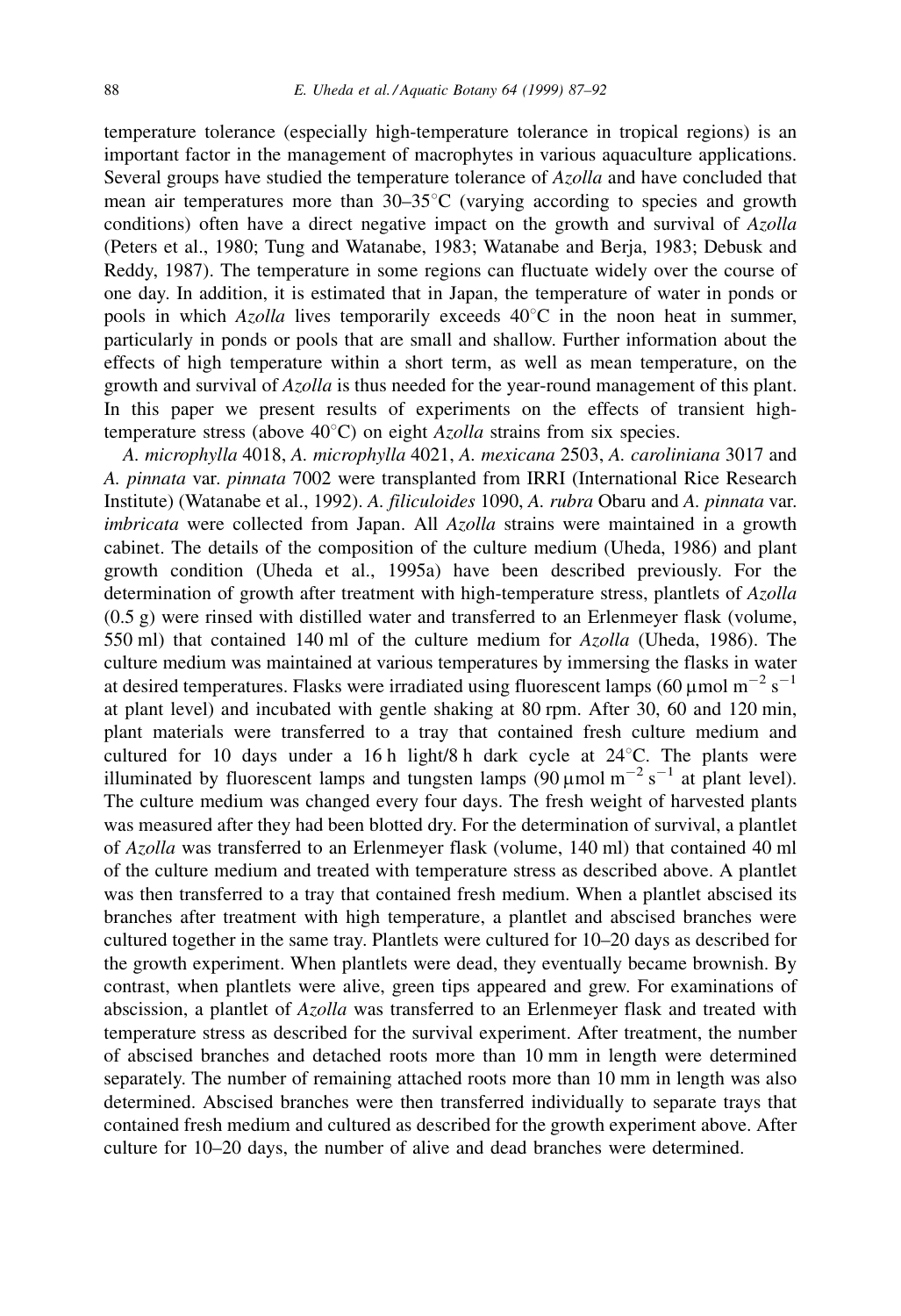

Fig. 1. Growth ( $\Box$ ) and survival ( $\bigcirc$ ) of various Azolla strains after treatment with high-temperature stress. Plantlets were treated for 30 (left column), 60 (middle column) and 120 min (right column) at various temperatures. Controls were treated at  $25^{\circ}$ C for 2 h. Growth rate values are expressed as percentage of the control. The fresh weights (g/pod) in the control experiments were 6.8 (A. filiculoides 1090), 7.7 (A. microphylla 4018), 5.0 (A. microphylla 4021), 3.7 (A. mexicana 2503), 5.4 (A. caroliniana 3017), 1.7 (A. rubra Obaru), 2.9 (A. pinnata var. pinnata 7002) and 3.8 (A. pinnata var. imbricata). Determinations were performed twice using separate preparations. Results were reproducible. Data show one set of results. Values are presented as means $\pm$ standard deviations ( $n=3$  and 15 for the growth and survival data, respectively).

The treatment with water temperature above  $40^{\circ}$ C caused a marked decrease in the growth rate of the plants and an increase in the number of dead plants (Fig. 1). However, each Azolla strain showed different tolerance to the stress. Among the strains tested, A. pinnata var. imbricata and A. pinnata var. pinnata 7002 had the highest tolerance to the temperature stress. Most fronds of these strains survived after the treatment at  $42^{\circ}$ C for 2 h or at  $44^{\circ}$ C for 1 h, though the growth rate decreased markedly. However, even these strains did not survive after treatment at  $46^{\circ}$ C for 30 min (data not shown). By contrast, A. rubra Obaru had the lowest tolerance to the high-temperature stress. This strain did not survive after treatment at 40 $\degree$ C for 2 h or at 42 $\degree$ C for 1 h. Based on the data of growth and survival after the treatment, we concluded that the degree of tolerance of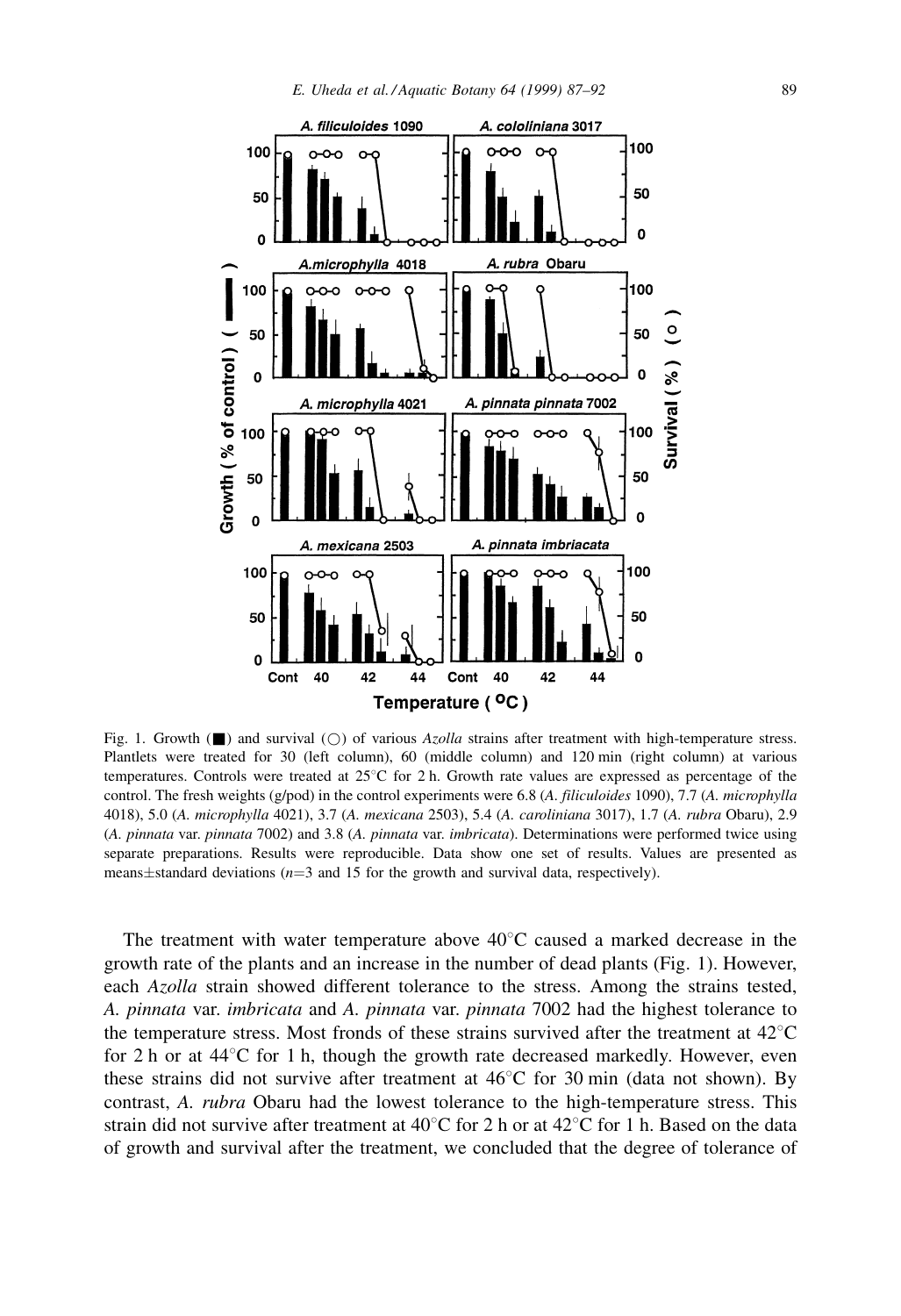

Fig. 2. Abscission of branches and roots after treatment with temperature stress. Plantlets were treated for 30 (left column), 60 (middle column) and 120 min (right column) at various temperatures. Controls were treated at 25°C for 2 h. Number of total  $(\Box)$  and proliferative ( $\Box$ ) branches abscised. ( $\bigcirc$ ) Number of abscised roots longer than 10 mm as a percentage of total roots longer than 10 mm after treatment with temperature stress. Determinations were performed twice using separate preparations. Results were reproducible. Data show one set of results. Values are means $\pm$ standard deviations (n=5).

the various strains to transient high-temperature stress was in the following order: A. pinnata var. imbricata, A. pinnata var. pinnata 7002>A. microphylla 4018>A. mexicana 2503, A. microphylla 4021>A. caroliniana 3017, A. filiculoides 1090>A. rubra Obaru. The order of tolerance of individual species was consistent with the reports by the other workers (Peters et al., 1980; Tung and Watanabe, 1983). They determined the tolerance of various species to mean air temperature below  $40^{\circ}$ C.

Unlike many other plants, in Azolla, a rapid abscission of roots and branches took place under high-temperature stress (Fig. 2). The rapid abscission took place in all of the  $Azolla$ strains tested, though the temperature and time that caused a rapid abscission and the magnitude of rapid abscission varied among these strains. Among the strains tested, particularly in A. filiculoides 1090, A. microphylla 4018 and A. microphylla 4021, the abscised branches were alive and proliferative when the temperature stress was short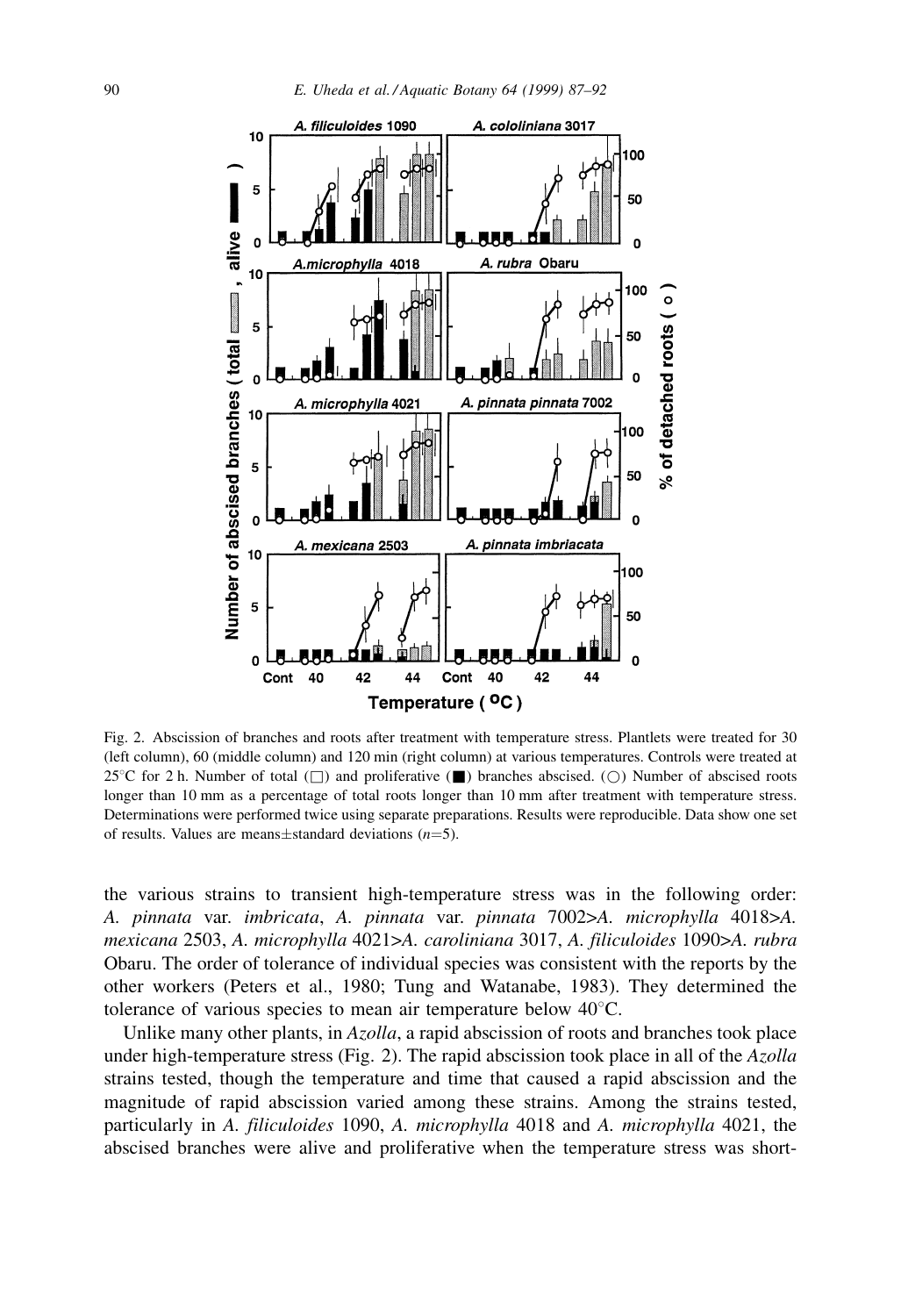term. The maximum number of proliferative branches was increased by five times, seven times and four times, respectively, by the treatment. These strains may utilize rapid abscission to counteract the death induced by high-temperature stress. Under environmental and experimental conditions, Azolla plants often grow in clumps. In such a case, the stems and roots of individual sporophytes are entangled with each other above and in the water, respectively. The sporophytes then cannot be easily moved or dispersed over a wide area by air currents and/or movements of the water surface. The rapid abscission of branches and roots not only leads to an increase in its numbers but may also simultaneously allow easy movement and/or dispersion to better conditions. Rapid abscission may therefore increase the chances of Azolla for survival against hightemperature stress. When these species would be used, the rapid abscission and the resultant dispersion and propagation should be concerned. With respect to the strains other than A. microphylla and A. filiculoides, rapid abscission seemed not to contribute to the propagation. However, since the times and temperatures that caused rapid abscission and the death of the plants were similar, further precise examinations are necessary for clarification of this point.

Extant Azolla species are divided into two sections, Euazolla and Rhizosperma. Anabaena azollae of the sections Euazolla and Rhizosperma are genetically different (Peters and Meeks, 1989). Thus, as well as the differences in the host plants, the differences in the symbiotic Anabaena strains may have anything to do with the differences in response to individual Azolla-Anabaena associations being observed. However, the detailed mechanism by which individual  $Azolla$ — $Anabaena$  associations showed differential response to high-temperature stress is unknown. In order to clarify the details, further investigations are needed. With regard to a unique rapid abscission system in Azolla, we reported previously that sodium azide, 2,4-dinitrophenol and carbonyl cyanide m-chlorophenylhydrazone, all well-known inhibitors of respiration, caused the abscission of roots and branches (Uheda and Kitoh, 1994; Uheda et al., 1994; Uheda et al., 1995b). The process of the rapid abscission is very similar to that of normal abscission with respect to hydrolyzation of the middle lamella and the separation of intact cells. Abscission induced by high temperature may take place in a manner similar to the rapid abscission induced by inhibitors of respiration. However, the details of this abscission are not known; the mechanism of rapid abscission is currently being studied.

We thank Dr. I. Watanabe (Emeritus Professor of Mie University, Japan) for his valuable comments. This work was supported in part by a Grant-in-Aid (no. 08640835) to EU from the Ministry of Education, Science and Culture of Japan.

## References

Addicott, F.T., 1982. Abscission. University of California Press, Berkeley.

- Debusk, W.F., Reddy, K.R., 1987. Growth and nutrient uptake potential of Azolla caroliniana Willd. and Salbinia potundifolia Willd. as a function of temperature. Environ. Exp. Bot. 27, 215-221.
- Kitoh, S., Shiomi, N., 1984. Nutrient removal by Azolla from the mineral nutrient solution and waste water. Water Purif. Liq. Wastes Treat. 25, 561-567in Japanese.
- Kitoh, S., Shiomi, N., Uheda, E., 1993. The growth and nitrogen fixation of Azolla filiculoides Lam. in polluted water. Aquat. Bot. 46, 129-139.